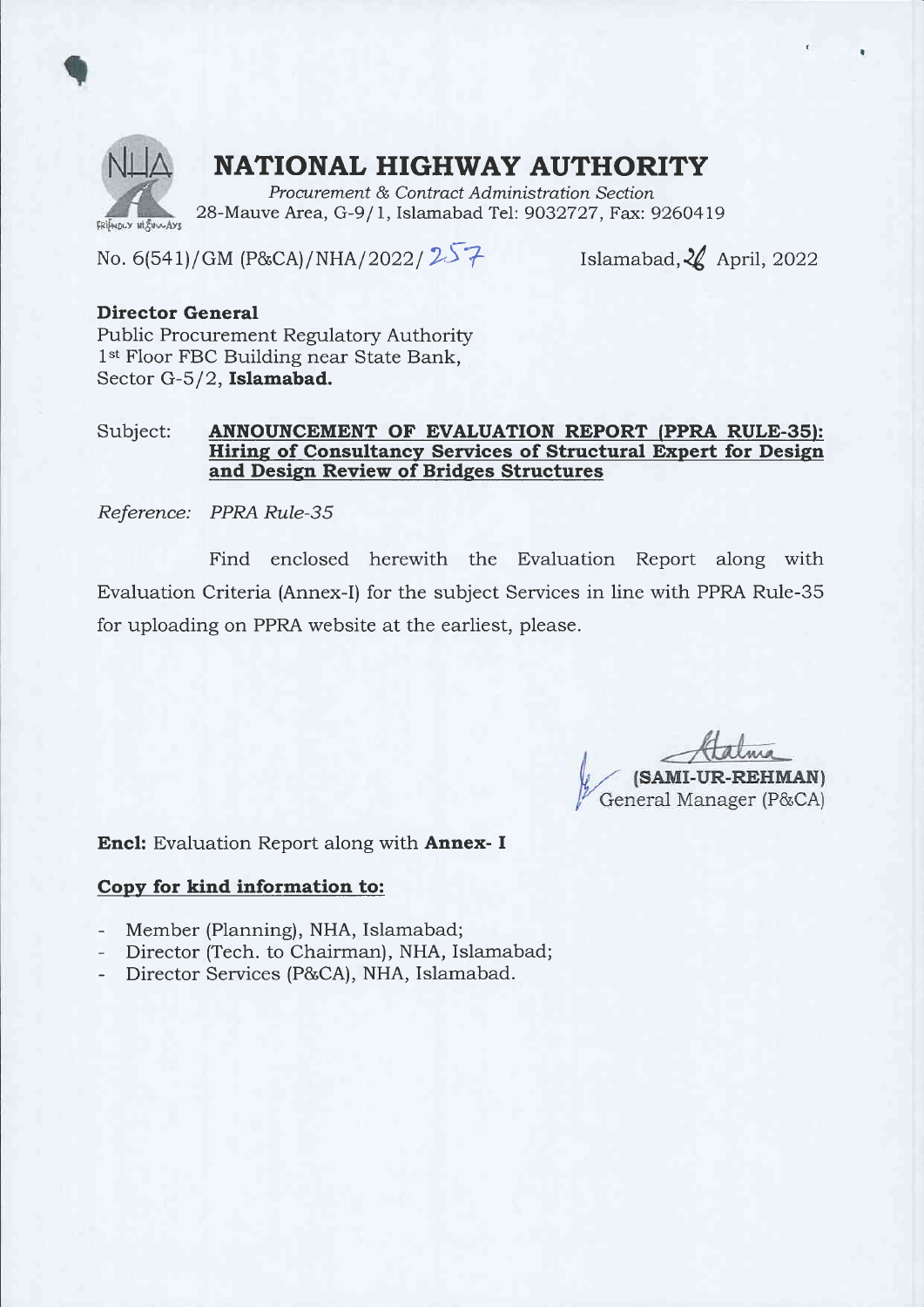# **EVALUATION REPORT**<br>(As Per Rule 35 of PP Rules, 2004)

 $, /$ 

| 1.             | Name of Procuring Agency:     | National Highway Authority                                                                                           |  |  |
|----------------|-------------------------------|----------------------------------------------------------------------------------------------------------------------|--|--|
| 2.             | Method of Procurement:        | Single Stage Two Envelope Procedure                                                                                  |  |  |
| 3.             | Title of Procurement:         | Hiring of Consultancy Services of Structural<br>Expert for Design and Design Review of<br><b>Bridges Structures.</b> |  |  |
| 4.             | Tender Inquiry No.:           | 6(541)                                                                                                               |  |  |
| 5.             | PPRA Ref. No. (TSE):          | <b>TS454859E</b>                                                                                                     |  |  |
| 6.             | Date & Time of Bid Closing:   | 7 <sup>th</sup> October 2021 at 1430 hours local time                                                                |  |  |
| 7 <sub>1</sub> | Date & Time of Bid Opening:   | 7 <sup>th</sup> October 2021 at 1500 hours local time                                                                |  |  |
| 8.             | No of Bids Received:          | Three (03) Proposals were received                                                                                   |  |  |
| 9.             | Criteria for Bid Evaluation:  | Criteria of Bid Evaluation is attached at Annex-I                                                                    |  |  |
| 10.            | Details of Bid(s) Evaluation: | As below                                                                                                             |  |  |

|                                 | <b>Marks</b>                    |                                           |                          |                                         | <b>Rule/Regulation/</b>                                                                                    |
|---------------------------------|---------------------------------|-------------------------------------------|--------------------------|-----------------------------------------|------------------------------------------------------------------------------------------------------------|
| <b>Name of Bidder</b>           | Technical<br>(if<br>applicable) | <b>Financial</b><br>$($ if<br>applicable) | Total<br>(out of<br>1000 | <b>Evaluated</b><br>Cost (EC)*<br>(PKR) | SBD**/Policy/<br><b>Basis for Rejection</b><br>/ Acceptance as<br>per Rule 35 of PP<br><b>Rules, 2004.</b> |
| 1) Mr. Muhammad Iqbal<br>Haq.   | 714                             | 200                                       | 914                      | 37,880,923                              | Top scoring firm in<br>combined evaluation<br>(PPRA Rule 36(b)<br>(ix)                                     |
| 2) Mr. Nadeem Hussain<br>Malik. | 497<br><b>Disqualified</b>      | Financial Proposal not opened             |                          |                                         | PPRA Rule 36(b) (v)                                                                                        |
| 3) Dr. Shuaib Ahmed.            | Non-<br>Responsive              |                                           |                          | Financial Proposal not opened           | PPRA Rule 36(b) (v)                                                                                        |

\*EC is the Evaluated Cost used for evaluation purpose and includes only the cost of competitive component (i.e. Remuneration and Direct Non-Salary Cost) and is exclusive of Provisional Sum, Contingency and lndirect Taxes.

Top Ranked Bidder: Mr. Muhammad lqbal Haq.

Hiring of Consultancy Services of Structural Expert for Design and Design Review of Bridges Structures. Page 1 of 2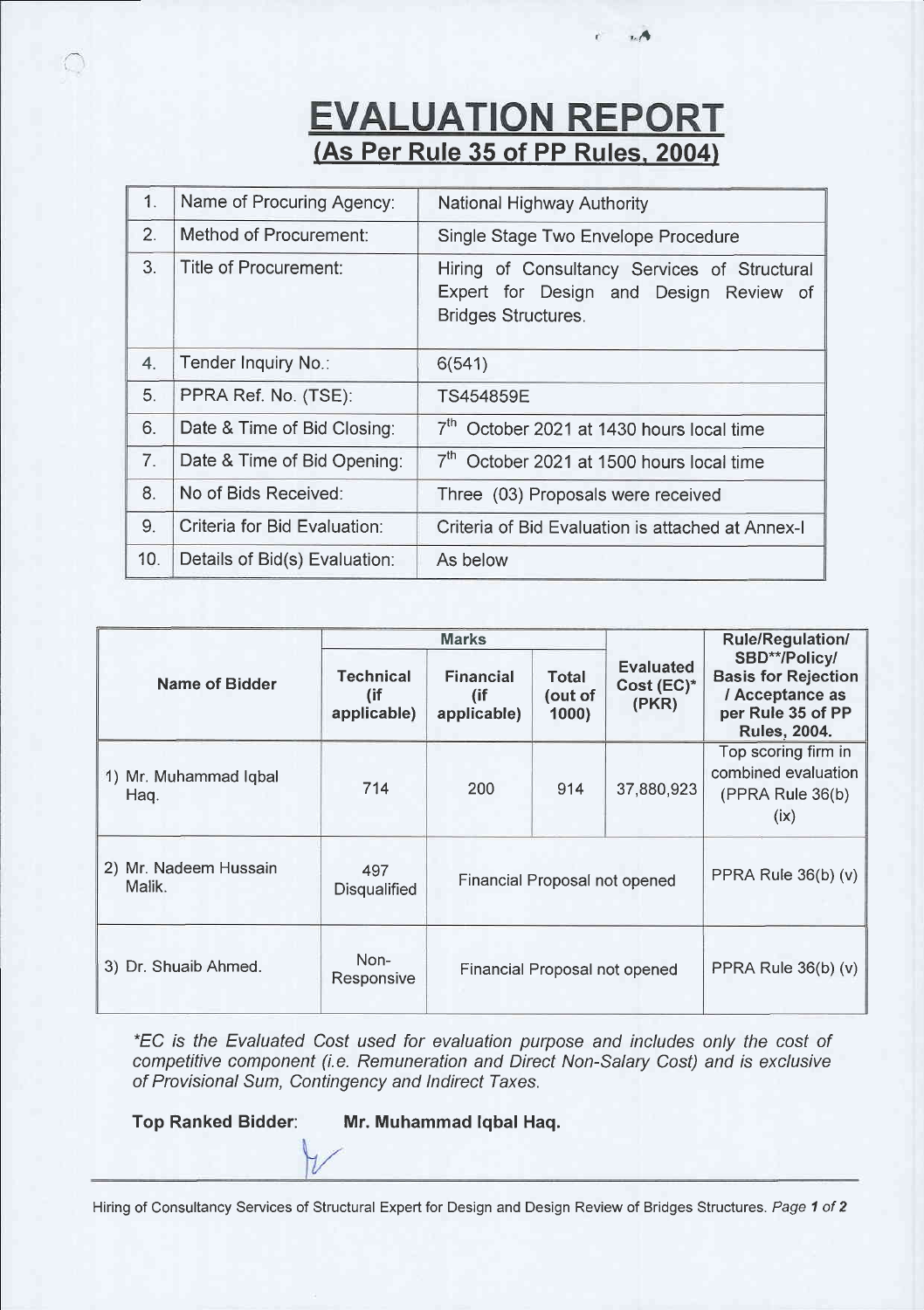## **EVALUATION REPORT** (As Per Rule 35 of PP Rules, 2004)

11.

Any other additional/supporting information, the procuring agency may like to share: The Procurement was carried out in line with PPRA Rules & Regulations. The bidding was done on QCBS method with 80:20 Technical to Financial Proposals ratio. The Contract is being awarded to Mr. Muhammad Iqbal Haq at the evaluated financial proposal of Pak. Rs. 47,245,680/-.

Signature:

General Manager (P&CA) **National Highway Authority** Official Stamp: Islamabad

\*\* Standard Bidding Documents (SBD).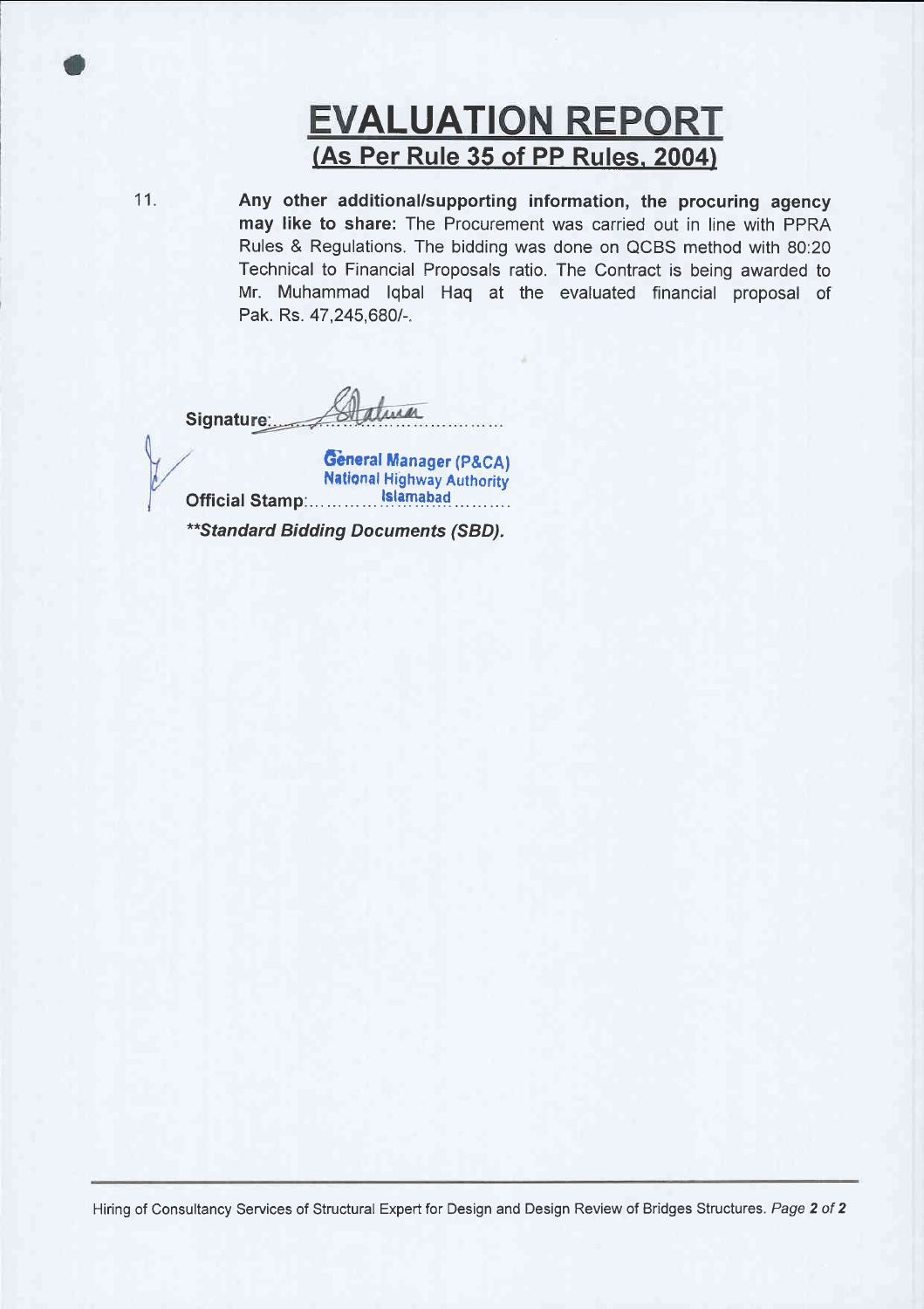# **National Highway Authority**



Annex-I **Criteria FOR Bid Evaluation** 

**Hiring of Consultancy Services of Structural Expert for Design and Design Review of Bridges Structures.** 

**April, 2022**